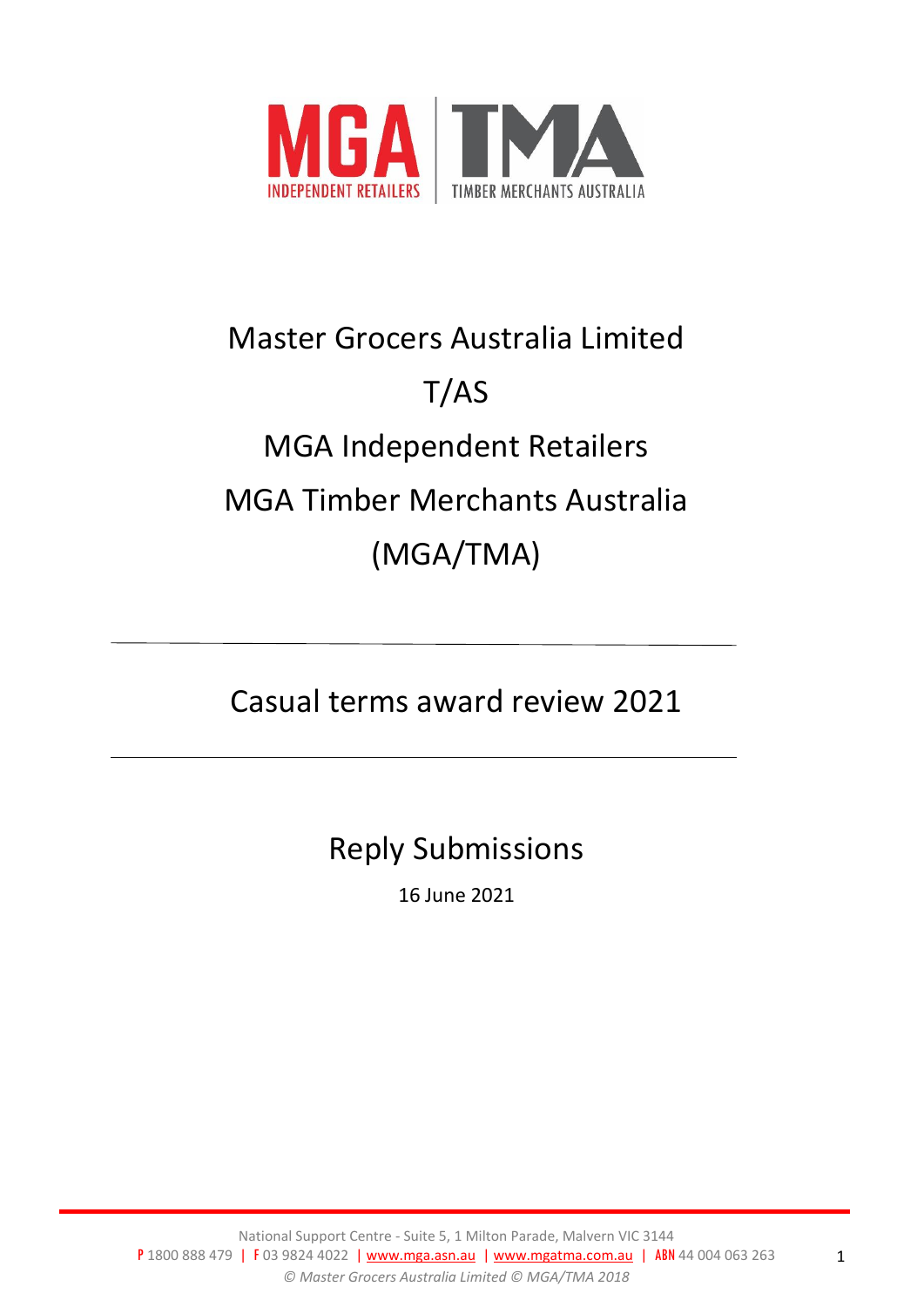

#### **I. Introduction**

- 1. The Fair Work Commission ("the Commission") is undertaking a review of the relevant terms in modern awards on the basis of their interaction with the new casual employee definition and casual conversion arrangements of the *Fair Work Act 2009* ("the Act").
- 2. Master Grocers Australia ("MGA/TMA") filed submissions in May 2021 to address questions in the 19 April 2021 Discussion Paper and on other matters.
- 3. MGA/TMA appreciates the opportunity to provide reply submissions on the Review and welcomes variation of the Retail Award to rectify any inconsistency, difficult or uncertainty. MGA/TMA thanks the Commission for providing the opportunity to file a reply to the submissions filed by other interested parties.

#### **II. About Master Grocers Australia**

- 4. MGA/TMA is a national employer industry association representing independent grocery and liquor supermarkets in all States and Territories of Australia.
- 5. A significant proportion of our Member employers are covered by the Retail Award.
- **III. Definitions of casual employee/casual employment – Has Attachment 1 to the discussion paper wrongly categorised the casual definition in any award?**
	- 6. In response to the SDA's submission that cl.11.2 of the Retail Award should not be regarded as relevant to the Review, MGA/TMA submits that cl.11.2 of the Retail Award is a relevant term because it attempts to define casual employment in reference to what it is not.
	- 7. MGA/TMA does not agree that cl.11.1 and 11.2 of the Retail Award are 'wrongly categorised' as 'engaged as a casual' and 'residual category' type definitions, respectively.
- **IV. For the purposes of Act Schedule 1 cl.48(2), is the 'engaged as a casual' type casual definition (as in the Retail Award) consistent with the Act as amended, and does this type of definition give rise to uncertainty or difficulty relating to the interaction between the Retail Award and the Act as amended?**
	- 8. MGA/TMA disagrees with the SDA that the 'engaged as a casual' type definition in itself in the Retail Award does not create inconsistency, uncertainty or difficulty with the Act as amended. MGA/TMA submits that 'engaged as a casual' type definition in the Retail Award is definitional with respect to casual employees as it attempts to define casual employees in reference to what casual employees are not.
	- 9. Instead, MGA/TMA agrees with the Ai Group that the 'engaged as a casual' type definition in the Retail Award is not consistent with the Act in that an employee could be designated as a casual under the 'engaged as a casual' type Award definition but not be a casual under the definition in the Act, and vice versa.
	- 10. MGA/TMA also agrees that the 'engaged as a casual' type definition reflects a substantively different approach to the definition in the Act. Due to this different approach, MGA/TMA agrees that the 'engaged as a casual' type definition gives rise to uncertainty or difficulty in relation to the interaction between the Retail Award and the Act as amended.
	- 11. MGA/TMA submits that the inconsistency and uncertainty or difficulty renders the 'engaged as a casual' type definition inadequate with the definition in the Act. The more definitive construction in the Act as amended will provide a clearer understanding of the casual employment relationship for casual employees engaged under the Retail Award. As such, MGA/TMA submits that the current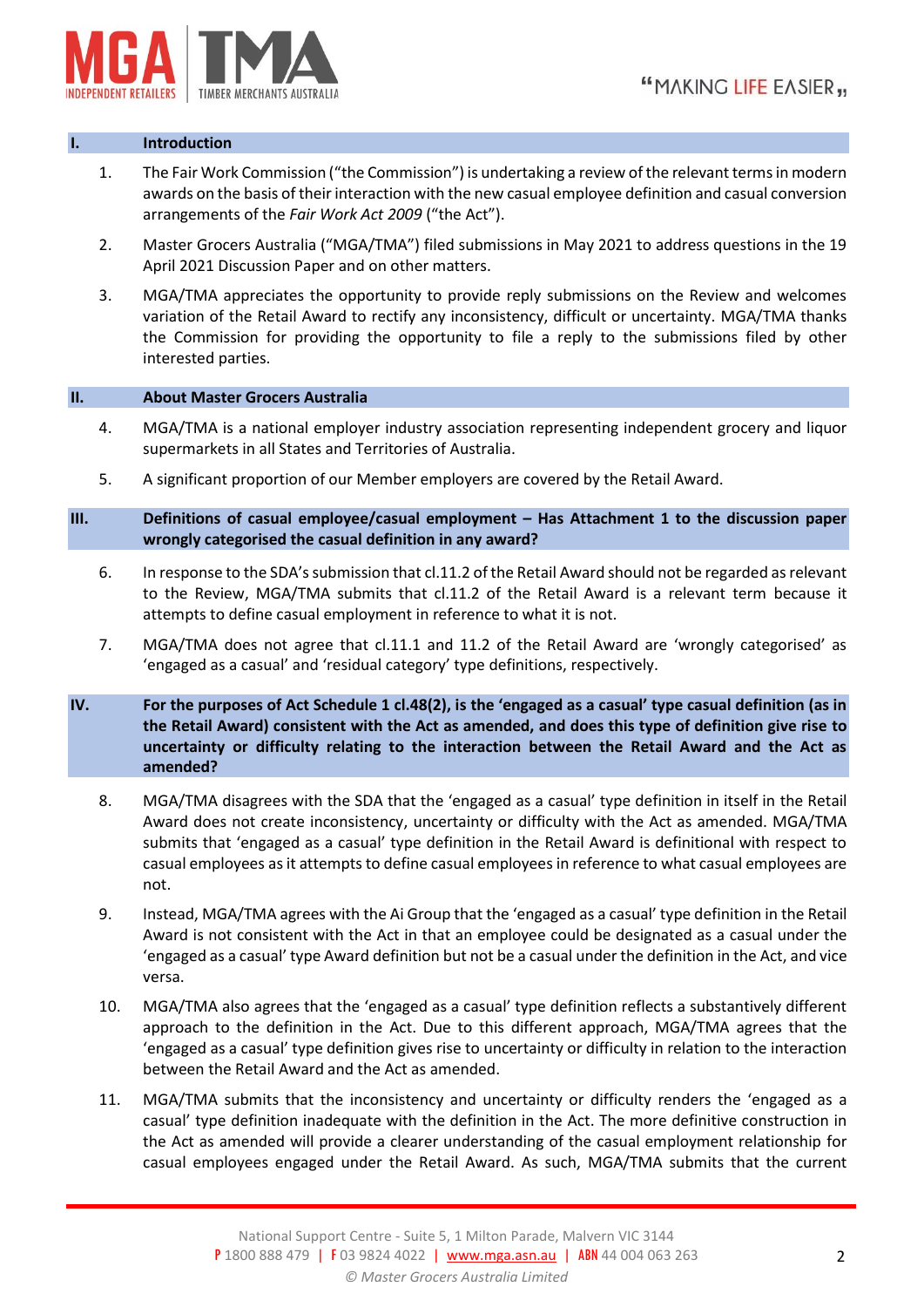

'engaged as a casual' type casual definition in the Retail Award requires amendment to include express reference to s.15A of the Act in order to provide consistency with the Act as amended.

- **V. For the purposes of Act Schedule 1 cl.48(2), is the 'residual category' type casual definition (as in the Retail Award) consistent with the Act as amended, and does this type of definition give rise to uncertainty or difficulty relating to the interaction between the Retail Award and the Act as amended?**
	- 12. MGA/TMA disagrees with the Ai Group that it is not clear that the 'residual category' type casual definition in the Retail Award forms part of the casual definition under the Award. MGA/TMA submits that the 'residual category' type casual definition in the Retail Award clearly forms part of the casual definition under the Award.
	- 13. As such, MGA/TMA agrees that the 'residual category' type casual definition in the Retail Award is a relevant term for the purposes of cl.48(1)(c)(iii).
	- 14. MGA/TMA also agrees that retention of the 'residual category' type casual definition in the Retail Award will create an inconsistency between a relevant term and the Act as amended, or an uncertainty or difficulty, as contemplated by cl.48.
	- 15. MGA/TMA agrees with the NRA that the 'residual category' type casual definition in the Retail Award renders it possible for a person to neither be a full-time or part-time employee within the meaning of the Award, nor a casual employee within meaning of s.15A of the Act. MGA/TMA agrees that this would purport to impermissibly expand the definition of casual employment beyond the definition in the Act as amended.
	- 16. MGA/TMA submits that this inconsistency, uncertainty or difficulty can be ameliorated by replacing the definition of casual employment with express reference to s.15A, in order to provide a more definitive explanation of the term.
- **VI. For the purposes of Act Schedule 1 cl.48(3), would replacing the casual definitions in the Retail Award with the definition in s.15A of the Act or with a reference to that definition, make the Award consistent or operate effectively with the Act as amended?**
	- 17. MGA/TMA agrees with the Ai Group that replacing the casual definitions in the Retail Award with express reference to the definition in the Act as amended will make the definition consistent or operate effectively with the Act as amended.
	- 18. MGA/TMA agrees with the Ai Group that adopting a reference to the definition in the Act as amended would be preferable to replacement with the whole definition in its entirety. This will also accommodate any eventuality of the Act being later amended, as expressed by the NRA.
	- 19. MGA/TMA disagrees with the SDA that incorporating the definition in the Act in its entirety is necessary to ensure that the Retail Award remains a comprehensive standalone definition. MGA/TMA submits that because the definition in the Act is complex and lengthy, it is not suitable to incorporate the definition in its entirety.
- **VII. If the Retail Award is varied to adopt the casual definition in s.15A of the Act, should the Commission give advanced notice of the variation and the date it will take effect?**
	- 20. MGA/TMA submits that advanced notice of the variation and the date it will take effect is required to enable employers to take preliminary steps to address breaches of the Retail Award in respect of existing employees and new employees who are treated as casuals for the purpose of the Retail Award, but who are not casual employees under the definition in the Act.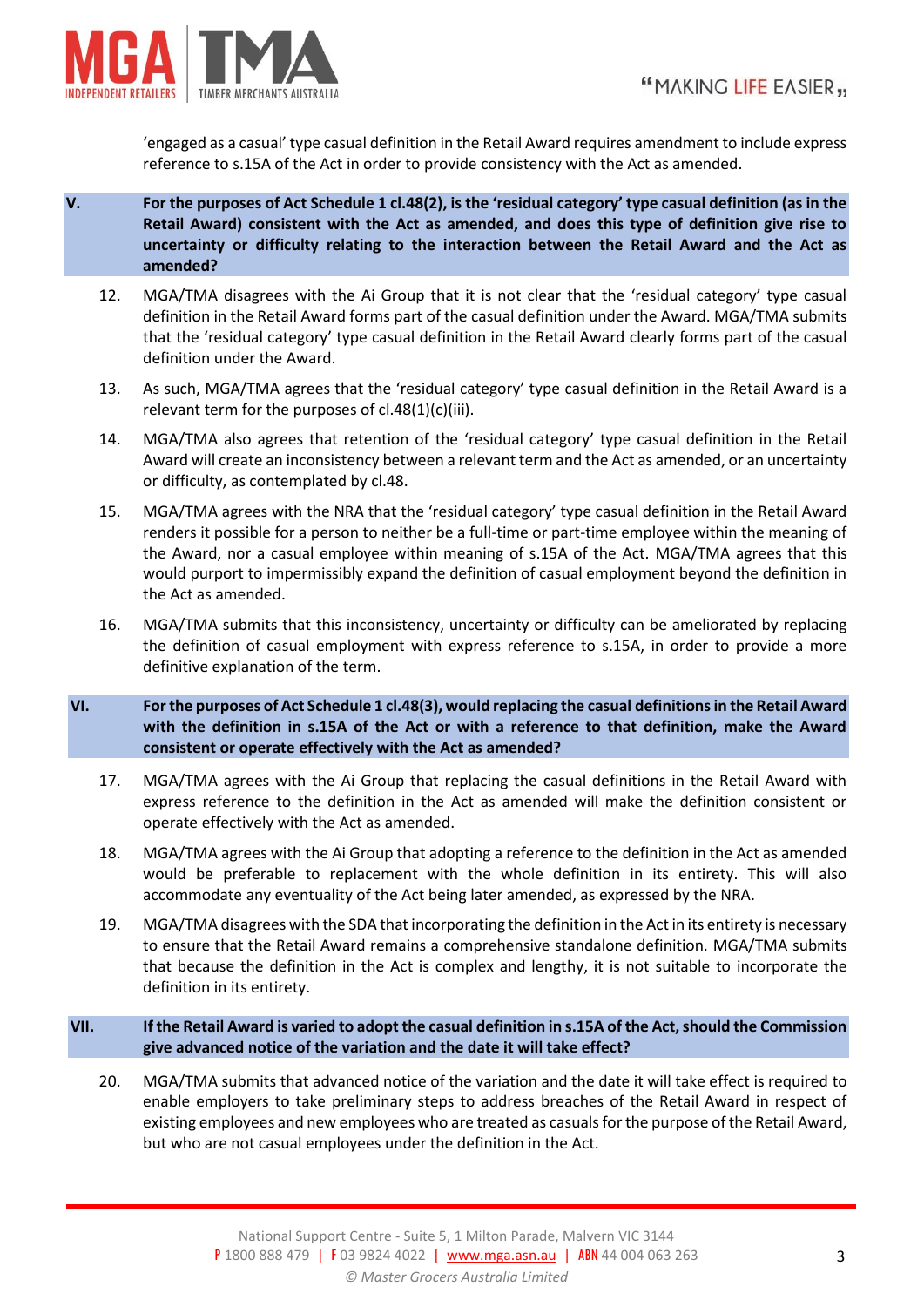

- **VIII. For the purposes of Act Schedule 1 cl.48(3), are award definitions that do not distinguish full-time and part-time employment from casual employment on the basis that full-time and part-time employment is ongoing employment (as in the Retail Award) consistent with the act as amended, and do these definitions give rise to uncertainty or difficulty relating to the interaction between these awards and the Act as amended?**
	- 21. The Retail Award currently has no clear dichotomy between part-time and full-time employment from casual employment, which may give rise to uncertainty or difficulty relating to the interaction between the Retail Award and the Act as amended.
	- 22. Accordingly, MGA/TMA supports ACCI's submission that the Commission should seek to clarify that the full-time and part-time definitions contained in the Retail Award is not encompassed or captured by the definition of casual employment in s15A of the Act as amended.
	- 23. MGA/TMA submits that there is a need to distinguish between full-time and part-time employment being ongoing employment and that casual employment has no firm advance commitment to continuing and indefinite work. Without any differentiation between the part-time and full-time employment and casual employment, this is likely to give rise to uncertainty or a difficulty contemplated by cl.48(2).
- **IX. If they are not relevant terms, but nevertheless give rise to uncertainty or difficulty relating to the interaction between these awards and the Act as amended:**
	- **Can they be updated under Act Schedule 1 cl.48(3), or alternatively;**
	- **Can they be updated in the course of the Casual terms review by the Commission exercising its general award variation powers under Part 2-3 of the Act?**
	- 24. If these are not considered relevant terms, but nevertheless give rise to uncertainty or difficulty, these should be varied pursuant to the Commission's powers under s.160 of the Act.

### **X. Are award clauses specifying:**

- **Minimum casual payments**
- **Casual pay periods**
- **Minimum casual engagement periods**
- **Maximum casual engagement periods**

### **relevant terms?**

- 25. MGA/TMA submits that the minimum casual payments and regular casual pay periods are relevant terms.
- 26. A term relating to minimum casual payments is a relevant term because it in effect encourages employers to engage casual employees for at least the same duration that the minimum casual payment covers. As such, there is a direct link between a minimum casual payment and a minimum period of engagement, which 'provides for the manner in which casual employees are to be employed'; and is therefore a relevant term.
- 27. The Retail Award only permits irregular pay periods, in the sense of payment at the end of each engagement, for casual employees. As such, a term relating to casual pay periods is a relevant term because a regular or irregular pay period are circumstances that relate directly to employment as a casual employee.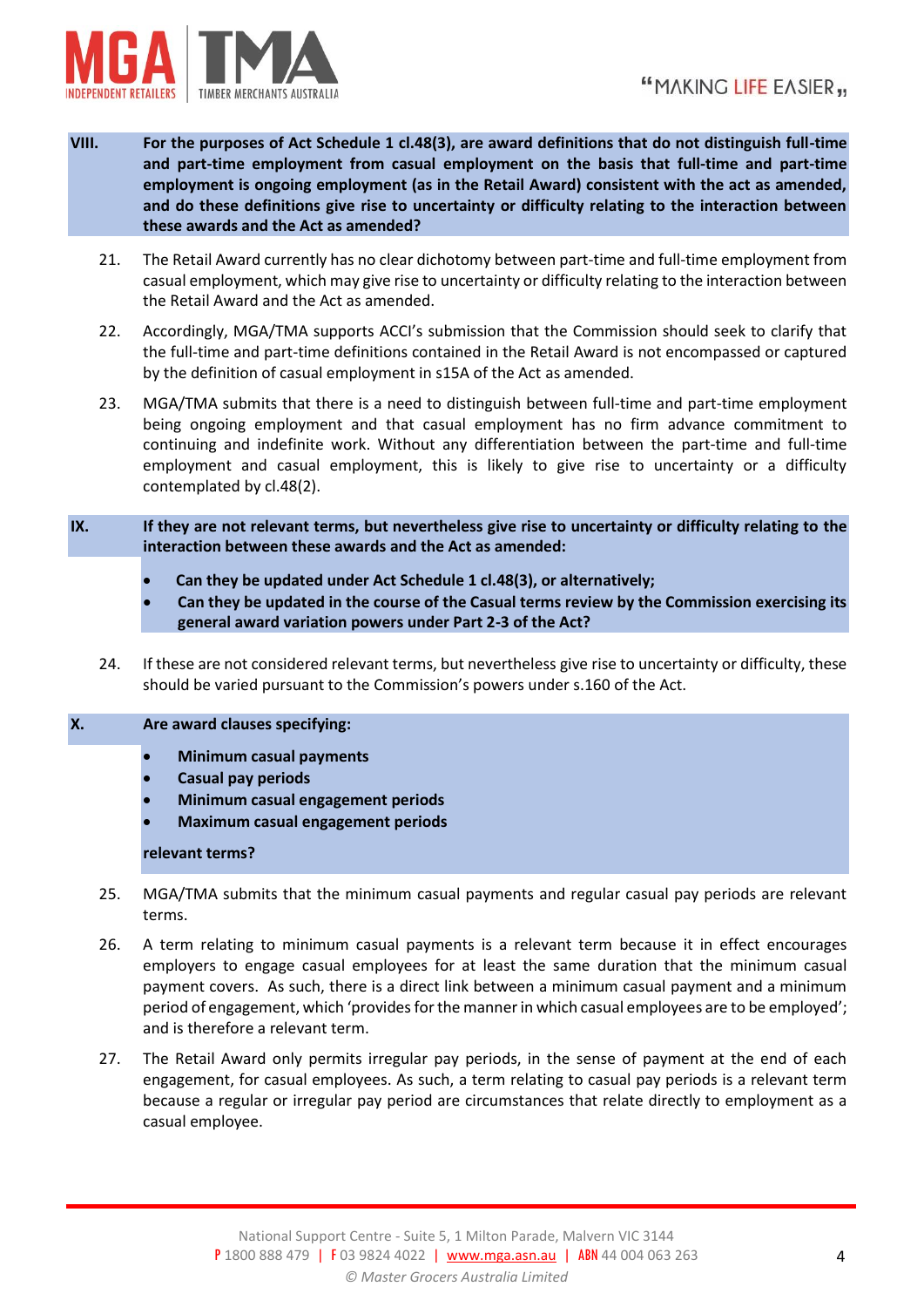

- **XI. For the purposes of Act Schedule 1 cl.48(2), are such award clauses consistent with the Act as amended, and do such award clauses give rise to uncertainty or difficulty relating to the interaction between these awards and the Act as amended?**
	- 28. Minimum casual payments (and minimum periods of engagement) and regular casual pay periods are not inconsistent with the Act as amended and do not give rise to uncertainty or difficulty.
	- 29. Clauses providing for minimum casual payments (and minimum periods of engagement) and regular casual pay periods do not in themselves detract from the definition of casual employment in s.15A(1). However, MGA/TMA agrees with the NRA that clauses providing for minimum casual payments (and minimum periods of engagement) infringe on an employer's ability to engage a casual employee 'as required according to the needs of the employer', and hence may go towards rendering an employee incapable of falling under the definition of casual employment in s.15A(1).

### **XII. Is provision for casual loading (as in the Retail Award) a relevant term?**

- 30. MGA/TMA disagrees with the SDA that provision of a casual loading does not directly touch on matters raised by the Amending Act as the subject matter for consideration in the Review, and hence is not a relevant term.
- 31. MGA/TMA submits that provision of a casual loading is a relevant term because it is a specific requirement for engaging casual employees, and therefore 'provides for the manner in which casual employees are to be employed'.

#### **XIII. If provision for casual loading is a relevant term:**

- **For the purposes of Act Schedule 1 cl.48(2), does the absence of award specification of the entitlements the casual loading is paid in compensation for give rise to uncertainty or difficulty relating to the interaction between these awards and the Act as amended, and**
- **If so, should these awards be varied so as to include specification like that in the Retail Award?**
- 32. MGA/TMA agrees with ABI that the absence of award specification of entitlements the casual loading is paid in compensation for could give rise to uncertainty, and that specifying the relevant entitlements the casual loading is said to cover would eliminate such uncertainty.
- **XIV. Is it the case that the model award casual conversion clause (as in the Retail Award) is detrimental to casual employees in some respects in comparison to the residual right to request casual conversion under the NES, and does not confer any additional benefits on employees in comparison to the NES?**
	- 33. MGA/TMA agrees with the Ai Group and NRA that the Retail Award model casual conversion clause is detrimental to casual employees in comparison to the residual right to request casual conversion under the NES.
	- 34. MGA/TMA disagrees with the SDA that there should be continuing concurrent operation of the award model casual conversion clause and the Act as amended, due to this detriment to casual employees in comparison to the residual right to request casual conversion under the NES.
- **XV. For the purposes of Act Schedule 1 cl.48(2), is the model award casual conversion clause consistent with the Act as amended, and does the clause give rise to uncertainty or difficulty relating to the interaction between these awards and the Act as amended?**